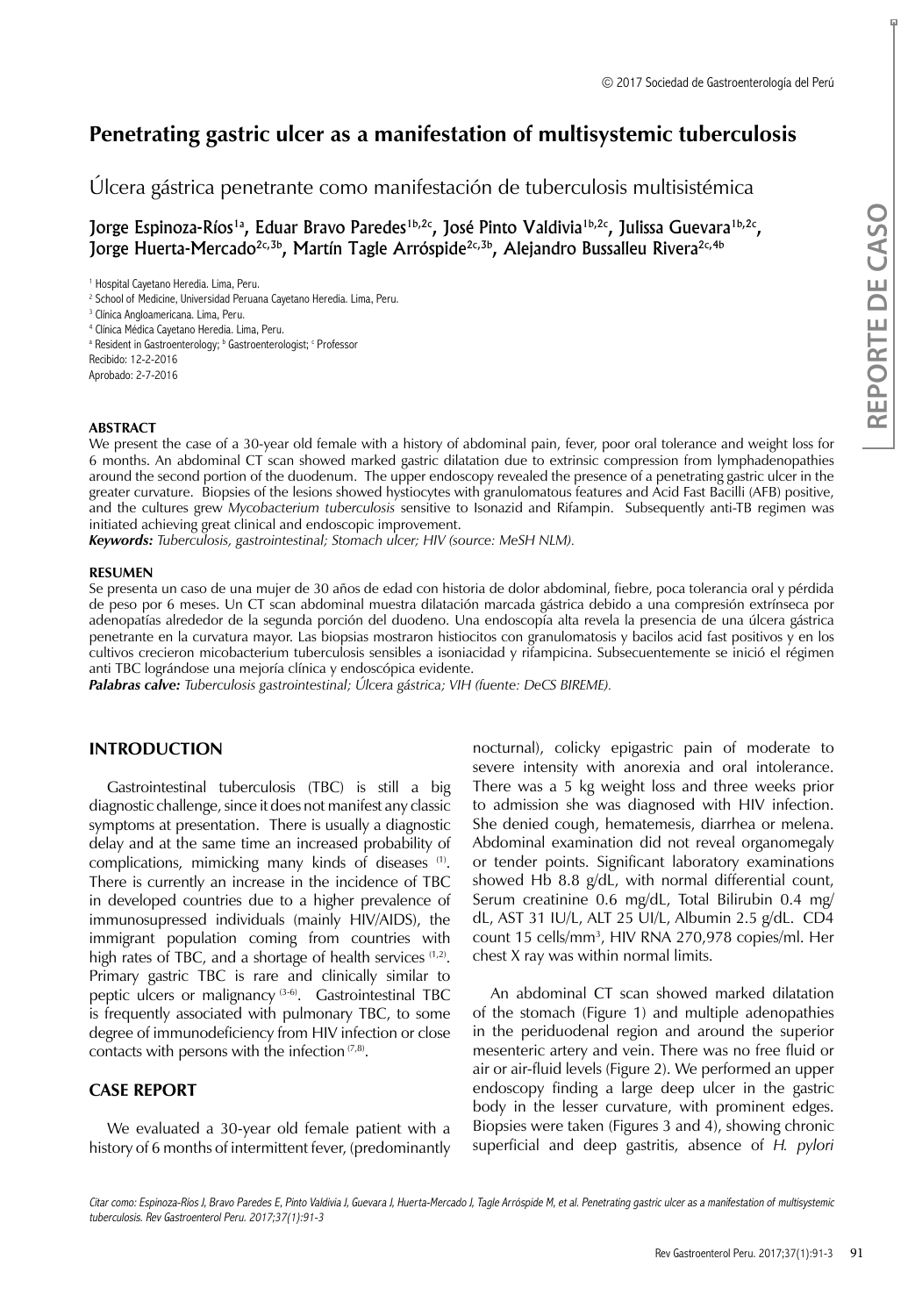

**Figure 1.** Abdominal tomography showing a dilated stomach.

and histiocytes with a tendency to form granulomas (Figure 5). Acid-Fast Bacilli (AFB) staining was positive for mycobacteria (Figure 6). Treatment with Isonazid, Rifampin, Pirazynamide and Ethambutol was initiated, with a marked clinical improvement and reduction in size of the abdominal lymphadenopathies. The cultures confirmed the presence of *Mycobacterium tuberculosis*  sensitive to Isonazid and Rifampin. Eight weeks later a repeat endoscopy documented disappearance of the gastric lesion.

# **DISCUSSION**

The most frequent localization of gastrointestinal TBC is in the ileo-cecal and jejunal regions with more than 60% of cases  $(1,7,8)$ . Primary gastric TBC is infrequent, probably due to bactericidal activity of gastric acid and the paucity of lymphoid tissue in the gastric mucosa  $(8,9)$ . Possible routes of acquisition for the infection are oral ingestión, hematogenous spread, adjacent lymphoid nodules or contiguous TBC lesion (1,4). Patients can present non-specific symptoms such as epigastric pain, vomiting, fever, weight loss, anorexia, upper GI



**Figure 2.** Abdominal tomography with confluentingadenopathies at the duodenal level.

bleeding among others, so a high index of suspicion is required (5,10). Endoscopically gastric TBC presents frequently as ulcers, erosions or lesions mimicking a neoplasm, and can be located in the antrum, lesser curvature, pyloric channel or even in the fundus (11,12). Nodular hypertrophic lesions stenosing the pylorus has been described as well <sup>(10)</sup>. Our patient had a lesion in the greater curvature. Differential diagnosis of gastric TBC includes carcinoma, lymphoma and syphilis (1).

Diagnosis should be based on histological and microbiologic study of the biopsies, and occasionally on surgical specimens (5,11). Difficulties to obtain precise diagnoses have been reported based on AFB staining or cultures, and apparently this is due to the fact that the granulomas containing the mycobacteria are preferentially located in the submucosa, and the endoscopic biopsies are taken from the mucosa (13). For this reason, when the suspicion for TBC is high the procedure must be repeated<sup>(14)</sup>. In our case the diagnosis was based on the biopsies taken from the edges of the lesion showing a granulomatous tendency (Figure 5) with AFB staining (Figure 6) confirmed by culture.



**Figure 3.** Upper endoscopy showing a gastric ulcer at greater curvature.



**Figure 4.** Upper endoscopy showing a penetrating gastric ulcer.